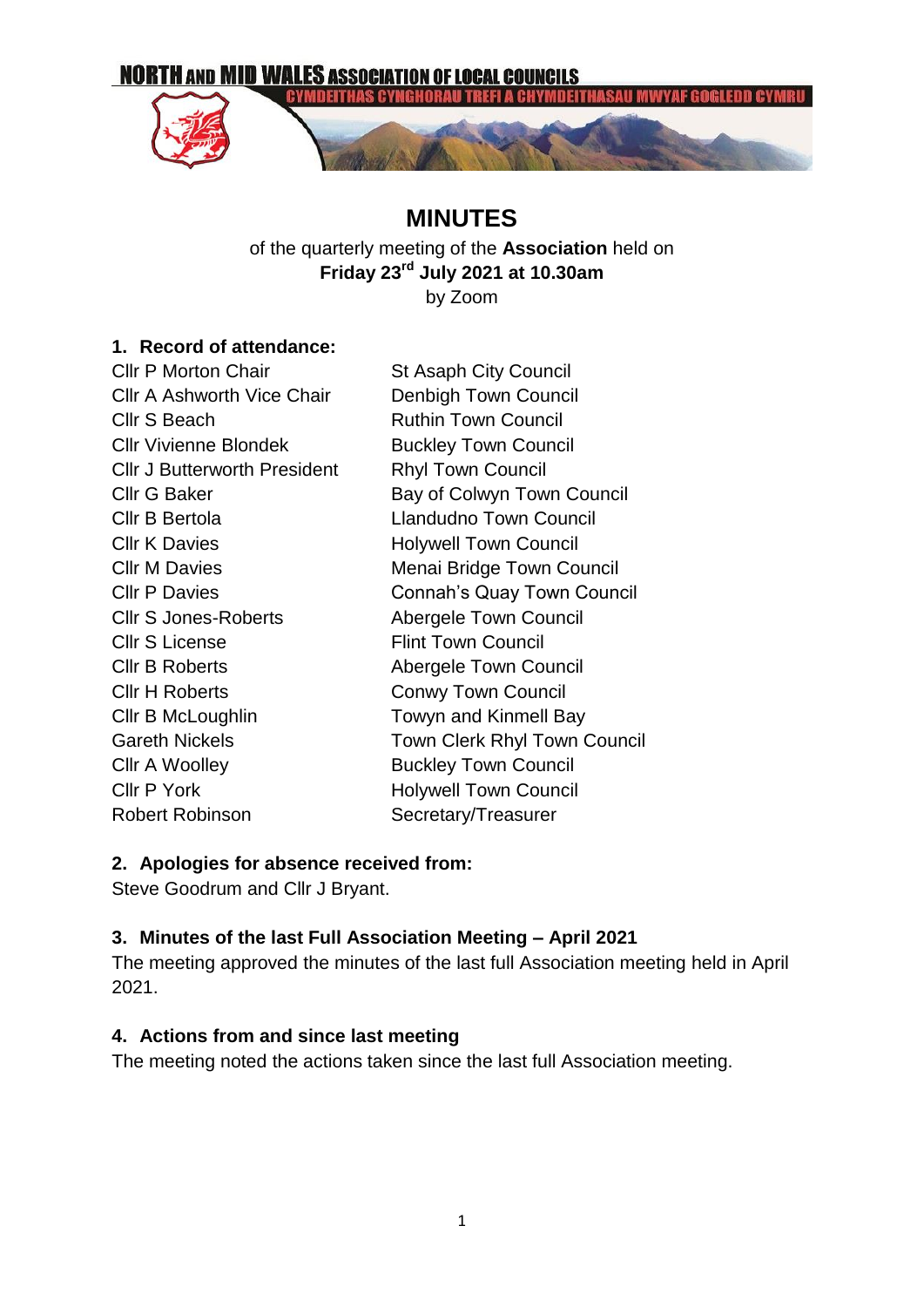

#### **5. Consultation on local authority power to trade**

The meeting considered the Welsh Government Bill whereby Town and Community Councils could gain the power to trade if they meet set criteria. The criteria is understood to be:

Properly produced and audited accounts for two years. A substantial number of Councillors elected not co-opted. A suitably qualified Clerk. The meeting noted that such arrangements would a Power and not a Duty.

On the basis that it is optional and not compulsory the Association **agreed** to support the proposals.

### **6. To receive a Health report for both North and Mid Wales**

The meeting considered a short update on Health matters in North Wales and Mid Wales.

It was noted that the Betsi Cadwaladr Trust was now out of special measures but still needed much improvement.

The issue of 999 calls for ambulances was noted (in particular non-essential calls).

# **7. Review of the Future Plan objectives**

To consider a review of progress towards the plan objectives.

The Secretary gave an update on where the high priority subjects were.

- a) Discussions are continuing with Welsh Government over a Minister for North Wales. A meeting is awaited.
- b) Rail Services along the North Coast have been an important topic and a lot of work has taken place on this subject. See item below.
- c) Homeless is still a topic of concern and will appear on future agenda.
- d) Consultations have been responded to as required.

# **8. North Wales Coast Transport**

The meeting received an update on the work of this Committee – in particular the Station Audits and Dementia Audit for the North Coast Line.

The Secretary brought the meeting up to date with regard to the following:

- a) The design of trains serving both the North Coast and Cambrian Lines.
- b) Meeting with CEO of Transport for Wales with Welsh Government.
- c) Issues around stations with short platforms.
- d) The station audit which has been accepted by TfW and passed to the station improvements group.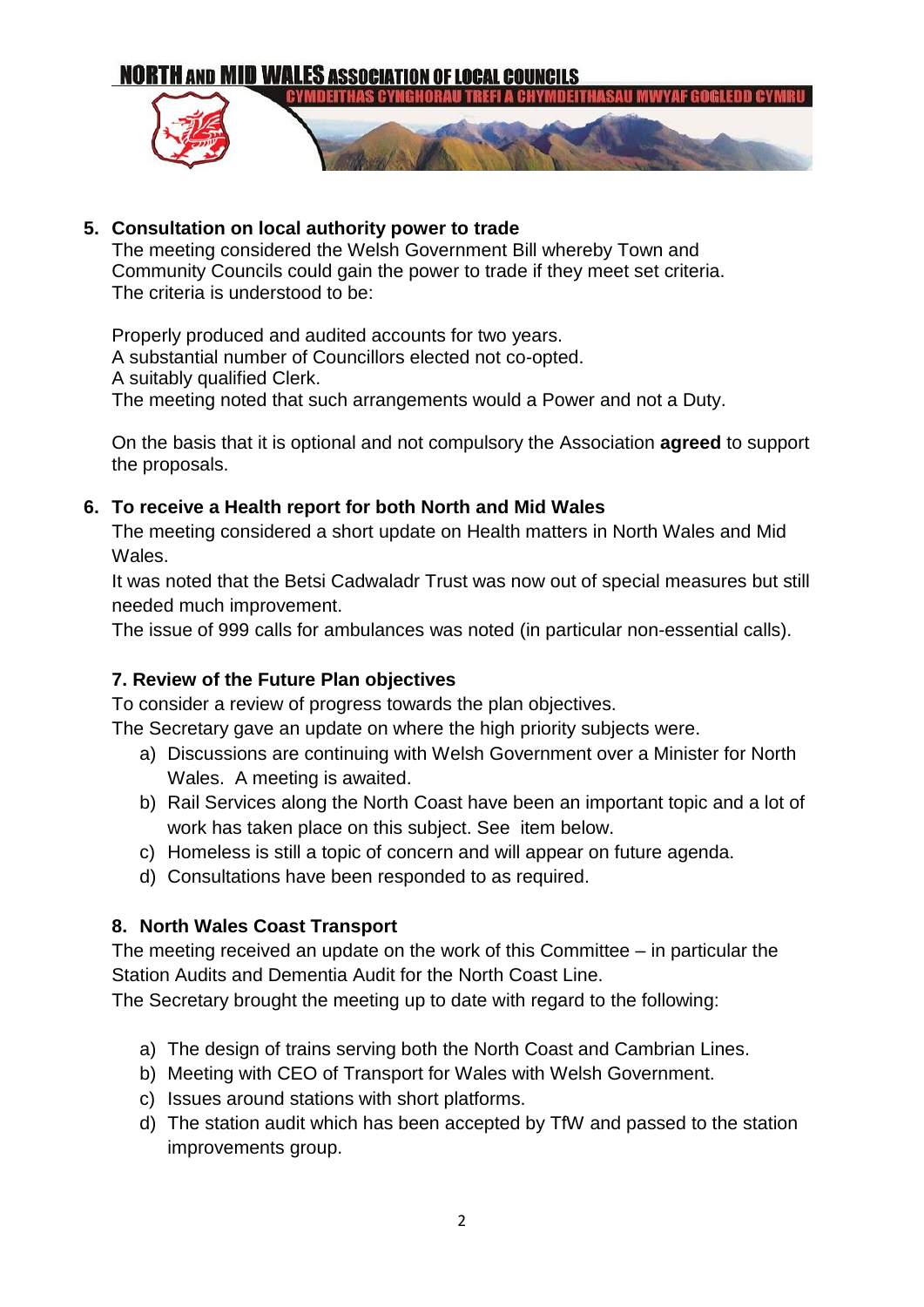

e) The dementia audit which has also been accepted by TfW and passed to station improvements group.

Members raised a number of issues around station improvements made recently with little regards for dementia.

The meeting **agreed** that Cllr Peter Morton should continue to chair the North Wales Transport Liaison Committee.

### **9. Parliamentary Boundaries**

The subject of the parliamentary review was raised which would see a reduction in MP's from 40 to 32 in Wales.

As soon as the consultation is online the secretary will bring it to the meeting.

### **10.20 mph speed limits**

A discussion took place around 20mph limits in towns. Rhyl has most of its central roads the subject of a 20mph limit. However it is not popular with residents, often not adhered to and there appears to be little enforcement. Old Conwy had asked to have such a scheme but was turned down at this time.

### **11.Holywell Transport issues**

The representatives from Holywell outlined their concerns around public transport in Holywell. These concerns will be taken up in the North Wales Transport Liaison Committee.

### **12.Electric cars**

Holywell Town Council is also concerned about the introduction of electric cars and how this might impact on those who still have petrol/diesel vehicles. A copy of the letter from Holywell Town Council is set out here:

#### *Dear Robert,*

*Holywell TC has just sent a letter to Delyn SM and Jason our Clerk has or will send it to you. At our May meeting the Town Council agreed unanimously to send a copy to you. We will also copy to Jane Hutt. I am the original author.* 

*I am concerned that with the diesel/petrol cut off brought forward to 2035 ( l heard 2030 mentioned on radio recently) and car manufacturers talk of ending diesel/petrol production in 5 year, many people especially the less well-off and those in rural or disadvantaged areas are likely to be left stranded in any transition but also long term.*